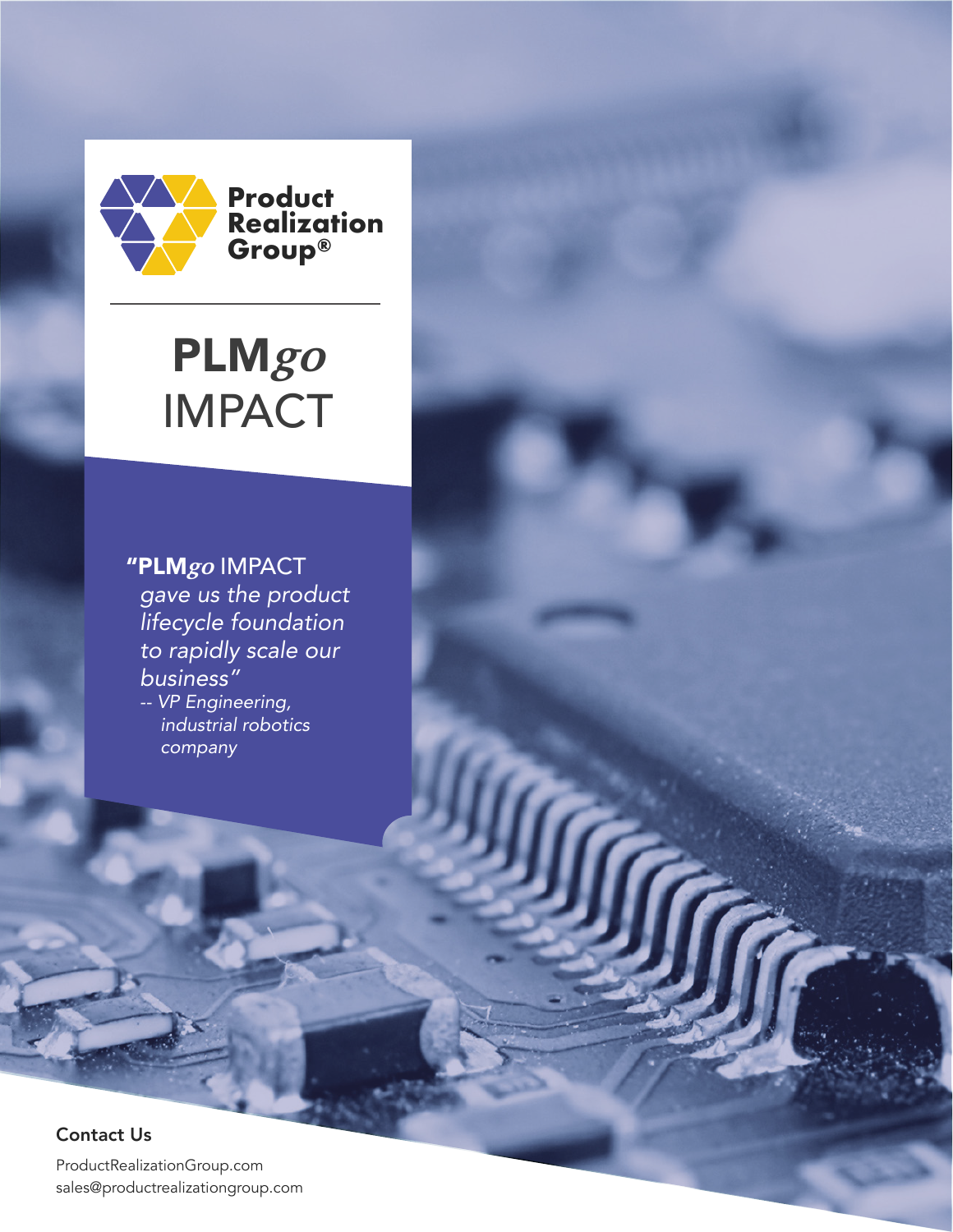# **GET YOUR PRODUCT LIFECYCLE RIGHT, OUT OF THE GATE**



# Getting started is seamless with the PLM $go$  IMPACT solution from PRG

Product Realization Group (PRG) has teamed with Arena, a PTC Business, to enable you to leverage your PLM System to scale your business:

#### To achieve market scale, does your business need to:

- Meet the product development schedule?
- Hit product cost targets?
- Communicate with key partners?
- Gain regulatory compliance?
- Manage engineering changes?

Our services are designed to complement Arena PLM, and deliver the process foundation for your business to get to volume production smoothly. We understand that creating best-in-class business processes requires significant effort, and can distract you from focusing on product commercialization.

• Complementary Product Lifecycle Management services help you get your product to market faster with less risk, meet cost targets, and set up a resilient global supply chain.

PRG provides the hands-on experts to help you plan, customize, implement, and manage these critical activities needed to scale your business.

## PLM<sub>go</sub> IMPACT Features

- 1. Best-in-class part numbering systems
- 2. Electronic change management and automated workflows
- 3. Integration between systems • Engineering, ERP, CRM, etc.
- 4. Flexible and Scalable we tailor solutions to your evolving requirements for:
	- Meeting product development schedules
	- Managing your product data
	- Regulatory submissions
	- Transfer to manufacturing • Manufacturing ramp up

Real-world expertise in transitioning products from engineering development to volume manufacturing.

As your development proceeds, **PLM***go* IMPACT stages can be added in a cost-effectively until you have a complete product lifecycle management system for document control, design control, and supply chain management. PLM Administration and additional services supplement your in-house capabilities and available when you need them.